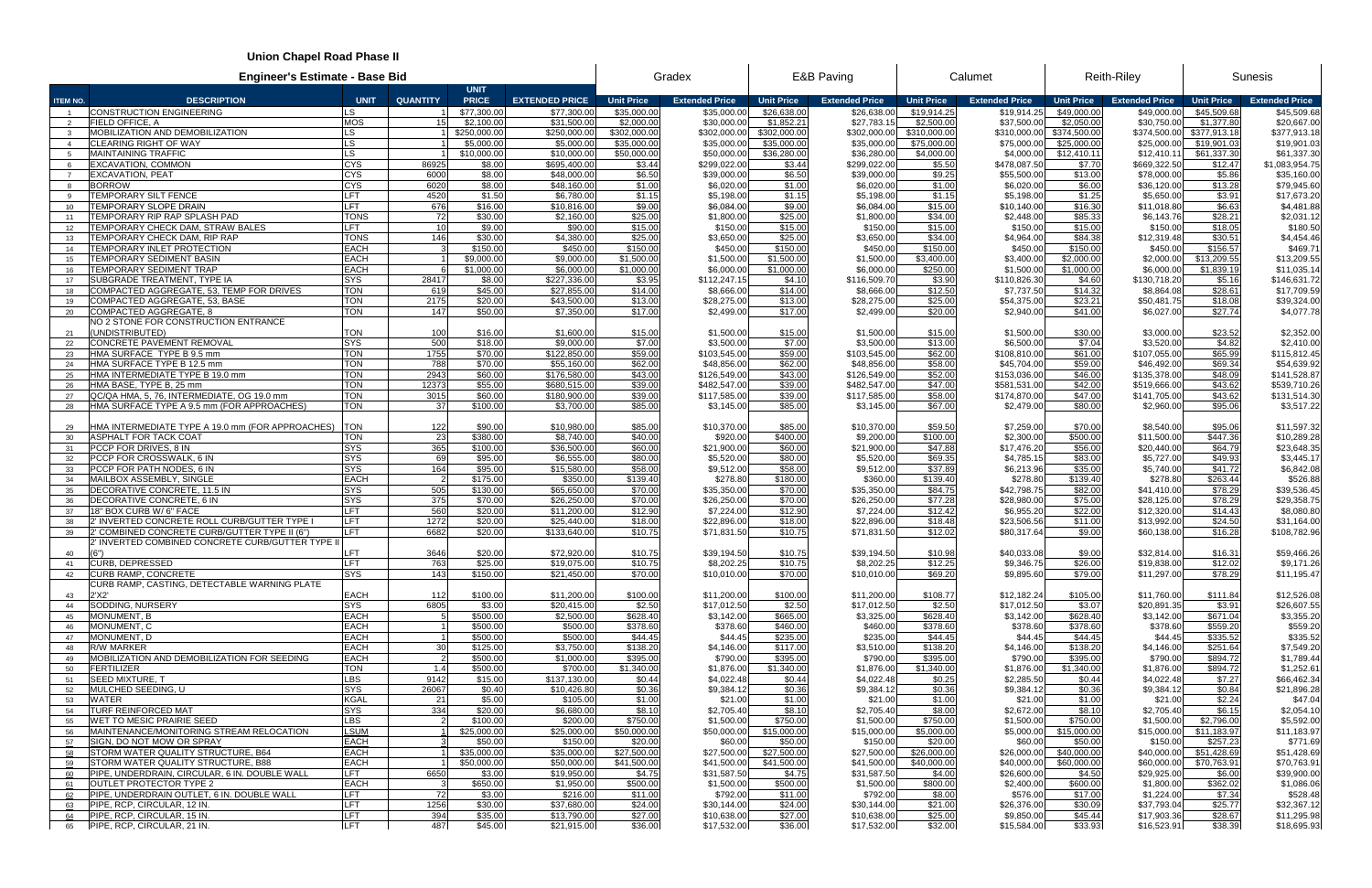| 68  | PIPE, RCP, CIRCULAR, 36 IN.                              | <b>LFT</b>  | 127            | \$85.00    | \$10,795.00  | \$61.00    | \$7,747.00   | \$61.00    | \$7,747.00   | \$51.00    | \$6,477.00   | \$74.65     | \$9,480.55   | \$108.51    | \$13,780.77  |
|-----|----------------------------------------------------------|-------------|----------------|------------|--------------|------------|--------------|------------|--------------|------------|--------------|-------------|--------------|-------------|--------------|
| 69  | PIPE, RCP, CIRCULAR, 48 IN.                              | <b>LFT</b>  | 794            | \$120.00   | \$95,280.00  | \$81.00    | \$64,314.00  | \$81.00    | \$64,314.00  | \$68.00    | \$53,992.00  | \$90.29     | \$71,690.26  | \$103.49    | \$82,171.06  |
| 70  | PIPE, RCP, CIRCULAR, 54 IN.                              | LFT.        | 661            | \$150.00   | \$99,150.00  | \$98.00    | \$64,778.00  | \$98.00    | \$64,778.00  | \$81.00    | \$53,541.00  | \$88.77     | \$58,676.97  | \$126.37    | \$83,530.57  |
| 71  | <b>CORE PIPE</b>                                         | LSUM        |                | \$500.00   | \$500.00     | \$1,000.00 | \$1,000.0    | \$1,000.00 | \$1,000.00   | \$300.00   | \$300.00     | \$2,500.00  | \$2,500.00   | \$797.94    | \$797.94     |
| 72  | <b>STRUCTURE BACKFILL TYPE 1 (FOR SEWERS)</b>            | <b>CYS</b>  | 4418           | \$25.00    | \$110,450.00 | \$17.00    | \$75,106.0   | \$17.00    | \$75,106.00  | \$22.00    | \$97,196.00  | \$15.00     | \$66,270.00  | \$15.66     | \$69,185.88  |
| 73  | STRUCTURE BACKFILL (FOR PEAT EXCAVATION)                 | <b>CYS</b>  | 6000           | \$20.00    | \$120,000.0  | \$16.50    | \$99,000.00  | \$16.50    | \$99,000.00  | \$18.00    | \$108,000.00 | \$16.00     | \$96,000.00  | \$12.52     | \$75,120.00  |
| 74  | <b>STRUCTURE BACKFILL TYPE 2</b>                         | <b>CYS</b>  | 27             | \$32.00    | \$864.00     | \$34.00    | \$918.00     | \$34.00    | \$918.00     | \$34.00    | \$918.00     | \$64.00     | \$1,728.00   | \$30.31     | \$818.37     |
| 75  | <b>STRUCTURE BACKFILL TYPE 5</b>                         | <b>CYS</b>  | 5365           | \$100.00   | \$536,500.00 | \$44.00    | \$236,060.00 | \$44.00    | \$236,060.00 | \$63.00    | \$337,995.00 | \$56.00     | \$300,440.00 | \$45.85     | \$245,985.25 |
| 76  | TRENCHLESS PIPE INSTALLATION                             | LFT         | 250            | \$100.00   | \$25,000.0   | \$320.00   | \$80,000.00  | \$366.00   | \$91,500.00  | \$275.00   | \$68,750.00  | \$200.00    | \$50,000.00  | \$490.30    | \$122,575.00 |
| 77  | 36" CONCRETE PIPE END SECTION                            | <b>EACH</b> |                | \$1,200.00 | \$4,800.0    | \$1,000.00 | \$4,000.00   | \$1,000.00 | \$4,000.00   | \$1,028.00 | \$4,112.00   | \$1,280.14  | \$5,120.56   | \$1,527.60  | \$6,110.40   |
| 78  | 54" CONCRETE PIPE END SECTION                            | <b>EACH</b> |                | \$8,000.00 | \$24,000.00  | \$1,700.00 | \$5,100.0    | \$1,700.00 | \$5,100.00   | \$1,900.00 | \$5,700.00   | \$2,463.46  | \$7,390.38   | \$2.764.50  | \$8,293.50   |
| 79  | 30" FLAP GATE                                            | <b>EACH</b> |                | \$250.00   | \$250.00     | \$1.050.00 | \$1,050.0    | \$1,050.00 | \$1,050.00   | \$1,980.00 | \$1,980.00   | \$1,635.43  | \$1,635.43   | \$1,955.70  | \$1,955.70   |
| 80  | 54" FLAP GATE                                            | <b>EACH</b> |                | \$300.00   | \$1,200.00   | \$4,300.00 | \$17,200.00  | \$4,300.00 | \$17,200.00  | \$5,800.00 | \$23,200.00  | \$5,637.32  | \$22,549.28  | \$6,032.84  | \$24,131.36  |
| 81  | PIPE, PVC, SDR-26, 10 IN, SANITARY SEWER                 | LFT.        | 824            | \$40.00    | \$32,960.00  | \$57.00    | \$46,968.00  | \$57.00    | \$46,968.00  | \$46.00    | \$37,904.00  | \$58.68     | \$48,352.32  | \$120.78    | \$99,522.72  |
|     | PIPE, PVC, SDR-26, 8 IN, FIELD TILE RESTORE              |             |                |            |              |            |              |            |              |            |              |             |              |             |              |
|     | (UNDISTRIBUTED)                                          | LFT         | 40             | \$40.00    | \$1,600.00   | \$11.00    | \$440.00     | \$11.00    | \$440.00     | \$39.00    | \$1,560.00   | \$100.00    | \$4,000.00   | \$31.50     | \$1,260.00   |
| 83  | AGGREGATE FOR UNDERDRAINS                                | <b>CYS</b>  | 559            | \$40.00    | \$22,360.00  | \$27.00    | \$15,093.00  | \$27.00    | \$15,093.00  | \$30.00    | \$16,770.00  | \$36.50     | \$20,403.50  | \$30.31     | \$16,943.29  |
| 84  | VIDEO INSPECTION FOR UNDERDRAIN                          | <b>LFT</b>  | 3000           | \$1.50     | \$4,500.00   | \$0.80     | \$2,400.00   | \$0.80     | \$2,400.00   | \$1.00     | \$3,000.00   | \$0.80      | \$2,400.00   | \$1.45      | \$4,350.00   |
| 85  | <b>INLET. A</b>                                          | <b>EACH</b> |                | \$2,000.00 | \$2,000.00   | \$1,200.00 | \$1,200.00   | \$1,200.00 | \$1,200.00   | \$1,340.00 | \$1,340.00   | \$1,639.60  | \$1,639.60   | \$1,130.78  | \$1,130.78   |
| 86  | <b>INLET. B</b>                                          | <b>EACH</b> | 41             | \$2,000.00 | \$82,000.00  | \$1,400.00 | \$57,400.0   | \$1,400.00 | \$57,400.00  | \$1,450.00 | \$59,450.00  | \$1,742.22  | \$71,431.02  | \$1,228.81  | \$50,381.21  |
|     | <b>HOODED CATCH BASIN, TYPE K</b>                        | <b>EACH</b> |                | \$3,000.00 | \$12,000.0   | \$1,700.00 | \$6,800.0    | \$1,700.00 | \$6,800.00   | \$2,240.00 | \$8,960.00   | \$2,514.75  | \$10,059.00  | \$1,235.75  | \$4,943.00   |
| 88  | <b>MANHOLE, TYPE C</b>                                   | <b>EACH</b> |                | \$2,500.00 | \$20,000.0   | \$1,500.00 | \$12,000.0   | \$1,500.00 | \$12,000.00  | \$2,100.00 | \$16,800.00  | \$2,437.37  | \$19,498.96  | \$2,553.26  | \$20,426.08  |
|     | MANHOLE, TYPE H                                          | <b>EACH</b> |                | \$4,000.00 | \$24,000.0   | \$4,800.00 | \$28,800.0   | \$4,800.00 | \$28,800.00  | \$2,825.00 | \$16,950.00  | \$3,634.52  | \$21,807.12  | \$4,154.79  | \$24,928.74  |
| 90  | MANHOLE, TYPE K                                          | <b>EACH</b> |                | \$6,500.00 | \$26,000.0   | \$4,900.00 | \$19,600.0   | \$4,900.00 | \$19,600.00  | \$3,050.00 | \$12,200.00  | \$4,816.46  | \$19,265.84  | \$5,355.58  | \$21,422.32  |
| 91  | <b>MANHOLE, TYPE L</b>                                   | EACH        |                | \$8,000.00 | \$16,000.0   | \$5,100.00 | \$10,200.0   | \$5,100.00 | \$10,200.00  | \$4,600.00 | \$9,200.00   | \$6,322.37  | \$12,644.74  | \$6.828.88  | \$13,657.76  |
| 92  | MANHOLE, TYPE N                                          | <b>EACH</b> |                | \$1,000.00 | \$1,000.0    | \$5,200.00 | \$5,200.0    | \$5,200.00 | \$5,200.00   | \$6,560.00 | \$6,560.00   | \$12,501.38 | \$12,501.38  | \$13,773.79 | \$13,773.79  |
| 93  | SANITARY MANHOLE, A. 5' DIA.                             | <b>EACH</b> |                | \$4,000.00 | \$4,000.0    | \$3.800.00 | \$3,800.0    | \$3,800.00 | \$3,800.00   | \$3,450.00 | \$3,450.00   | \$7,420.30  | \$7,420.30   | \$15,010.70 | \$15,010.70  |
| 94  | SANITARY MANHOLE, A, 4' DIA                              | <b>EACH</b> |                | \$3,000.00 | \$9,000.00   | \$2,500.00 | \$7,500.00   | \$2,500.00 | \$7,500.00   | \$3,450.00 | \$10,350.00  | \$4,247.59  | \$12,742.77  | \$4,557.97  | \$13,673.91  |
| 95  | STRUCTURE, MANHOLE, RECONSTRUCTED                        | LFT         | <b>221</b>     | \$500.00   | \$11,000.00  | \$250.00   | \$5,500.00   | \$250.00   | \$5,500.00   | \$377.00   | \$8,294.00   | \$618.30    | \$13,602.60  | \$157.44    | \$3,463.68   |
| 96  | COMBINED CURB AND GUTTER TURNOUT                         | <b>EACH</b> |                | \$350.00   | \$1,400.00   | \$225.00   | \$900.0      | \$225.00   | \$900.00     | \$258.99   | \$1,035.96   | \$298.98    | \$1,195.92   | \$251.64    | \$1,006.56   |
| 97  | 4" PAIR, SCHEDULE 40 CONDUIT                             | <b>LFT</b>  | 3166           | \$15.00    | \$47,490.00  | \$12.00    | \$37,992.00  | \$12.00    | \$37,992.00  | \$12.00    | \$37,992.00  | \$12.00     | \$37,992.00  | \$13.42     | \$42,487.72  |
| 98  | <b>HANDHOLE</b>                                          | <b>EACH</b> | 22             | \$400.00   | \$8,800.0    | \$788.00   | \$17,336.00  | \$788.00   | \$17,336.00  | \$788.00   | \$17,336.00  | \$788.00    | \$17,336.00  | \$881.30    | \$19,388.60  |
| 99  | <b>BARRICADE, III-A</b>                                  | <b>LFT</b>  | 132            | \$15.00    | \$1,980.00   | \$18.00    | \$2,376.00   | \$25.00    | \$3,300.00   | \$25.00    | \$3,300.00   | \$18.00     | \$2,376.00   | \$27.96     | \$3,690.72   |
| 100 | <b>BARRICADE, III-B</b>                                  | <b>LFT</b>  | 96             | \$15.00    | \$1,440.00   | \$21.00    | \$2,016.00   | \$30.00    | \$2,880.00   | \$30.00    | \$2,880.00   | \$21.00     | \$2,016.00   | \$33.55     | \$3,220.80   |
| 101 | <b>CONSTRUCTION SIGN, A</b>                              | <b>EACH</b> | 15             | \$150.00   | \$2,250.00   | \$192.00   | \$2,880.00   | \$225.00   | \$3,375.00   | \$255.00   | \$3,825.00   | \$192.00    | \$2,880.00   | \$285.19    | \$4,277.85   |
| 102 | DETOUR ROUTE ASSEMBLY                                    | <b>EACH</b> | 22             | \$35.00    | \$770.00     | \$115.00   | \$2,530.00   | \$125.00   | \$2,750.00   | \$125.00   | \$2,750.00   | \$115.00    | \$2,530.00   | \$139.80    | \$3,075.60   |
| 103 | <b>ROAD CLOSURE ASSEMBLY</b>                             | <b>EACH</b> | -3             | \$280.00   | \$840.00     | \$351.00   | \$1,053.00   | \$800.00   | \$2,400.00   | \$1,025.00 | \$3,075.00   | \$351.00    | \$1,053.00   | \$1,146.36  | \$3,439.08   |
|     |                                                          | <b>LFT</b>  | 579            | \$0.25     | \$144.75     | \$3.00     |              | \$0.65     |              |            | \$579.00     | \$1.00      |              |             |              |
| 104 | TEMPORARY PAVEMENT MARKING, 4 IN                         | CYS         |                |            |              |            | \$1,737.00   |            | \$376.35     | \$1.00     |              |             | \$579.00     | \$1.12      | \$648.48     |
| 105 | <b>CLASS "A" CONCRETE</b>                                |             | 224            | \$720.00   | \$161,280.00 | \$484.08   | \$108,433.9  | \$484.08   | \$108,433.92 | \$600.00   | \$134,400.00 | \$1,150.00  | \$257,600.00 | \$1,744.61  | \$390,792.64 |
| 106 | <b>CLASS "B" CONCRETE</b>                                | CYS         | 232            | \$660.00   | \$153,120.00 | \$331.12   | \$76,819.8   | \$412.12   | \$95,611.84  | \$240.00   | \$55,680.00  | \$260.00    | \$60,320.00  | \$334.89    | \$77,694.48  |
|     | STRUCTURE BACKFILL TYPE 3                                | <b>CYS</b>  | 1554           | \$30.00    | \$46,620.00  | \$17.00    | \$26,418.00  | \$25.65    | \$39,860.10  | \$21.00    | \$32,634.00  | \$30.00     | \$46,620.00  | \$48.89     | \$75,975.06  |
| 108 | GEOTEXTILES FOR RETAINING WALL                           | SYS         | 1256           | \$3.00     | \$3.768.00   | \$1.00     | \$1,256.00   | \$2.09     | \$2,625.04   | \$3.00     | \$3,768.00   | \$2.10      | \$2,637.60   | \$0.67      | \$841.52     |
|     |                                                          |             |                |            |              |            |              |            |              |            |              |             |              |             |              |
|     | PIPE, UNDERDRAIN, CIRCULAR, 6 IN. FOR RETAINING WALL LFT |             | 686            | \$3.00     | \$2.058.00   | \$6.00     | \$4,116.00   | \$8.60     | \$5,899.60   | \$10.00    | \$6,860.00   | \$2.50      | \$1,715.00   | \$3.80      | \$2,606.80   |
| 110 | <b>EPOXY COATED REINFORCING STEEL</b>                    | LBS         | 55203          | \$1.80     | \$99,365.40  | \$0.83     | \$45,818.49  | \$0.83     | \$45,818.49  | \$1.08     | \$59,619.24  | \$0.80      | \$44,162.40  | \$0.99      | \$54,650.97  |
| 111 | <b>FOUNDATION EXCAVATION</b>                             | <b>CYS</b>  | 1868           | \$28.00    | \$52,304.00  | \$20.20    | \$37,733.60  | \$20.20    | \$37,733.60  | \$10.00    | \$18,680.00  | \$7.65      | \$14,290.20  | \$16.84     | \$31,457.12  |
| 112 | <b>PEDESTRIAN HANDRAIL</b>                               | <b>LFT</b>  | 582            | \$150.00   | \$87,300.00  | \$116.98   | \$68,082.36  | \$145.00   | \$84,390.00  | \$116.98   | \$68,082.36  | \$116.98    | \$68,082.36  | \$211.38    | \$123,023.16 |
| 113 | <b>TYPE II SERVICE POINT</b>                             | LSUM        | $\mathcal{D}$  | \$2,000.00 | \$4,000.00   | \$4,920.00 | \$9,840.00   | \$4,920.00 | \$9,840.00   | \$4,920.00 | \$9,840.00   | \$4,920.00  | \$9,840.00   | \$5,502.52  | \$11,005.04  |
| 114 | CONDUIT, STEEL, GALVANIZED, 2 IN                         | LFT         | 764            | \$12.00    | \$9,168.00   | \$12.00    | \$9,168.00   | \$12.00    | \$9,168.00   | \$12.00    | \$9,168.00   | \$12.00     | \$9,168.00   | \$13.42     | \$10,252.88  |
| 115 | CABLE, 4-1/C NO 4                                        | <b>LFT</b>  | 2492           | \$14.00    | \$34,888.00  | \$6.25     | \$15,575.00  | \$6.25     | \$15,575.00  | \$6.25     | \$15,575.00  | \$6.25      | \$15,575.00  | \$6.99      | \$17,419.08  |
| 116 | <b>STREET LIGHT ASSEMBLY WITH FOUNDATION</b>             | <b>EACH</b> | 24             | \$9,000.00 | \$216,000.00 | \$6,980.00 | \$167,520.00 | \$6,980.00 | \$167,520.00 | \$6,980.00 | \$167,520.00 | \$6,980.00  | \$167,520.00 | \$7,806.41  | \$187,353.84 |
|     | SIGN, SHEET, ENCAPSULATED LENS, WITH LEGEND, 0.080       |             |                |            |              |            |              |            |              |            |              |             |              |             |              |
| 117 | IN                                                       | <b>SFT</b>  | 169            | \$18.00    | \$3,042.00   | \$13.50    | \$2,281.50   | \$13.50    | \$2,281.50   | \$13.50    | \$2,281.50   | \$13.50     | \$2,281.50   | \$15.10     | \$2,551.90   |
|     | SIGN, SHEET, ENCAPSULATED LENS, WITH LEGEND, 0.100       |             |                |            |              |            |              |            |              |            |              |             |              |             |              |
| 118 | IN                                                       | <b>SFT</b>  | 212            | \$20.00    | \$4,240.00   | \$14.00    | \$2,968.00   | \$14.00    | \$2,968.00   | \$14.00    | \$2,968.00   | \$14.00     | \$2,968.00   | \$15.66     | \$3,319.92   |
| 119 | <b>ILED ENHANCED SIGN ASSEMBLY</b>                       | <b>EACH</b> | 22             | \$3,000.00 | \$66,000.00  | \$2,544.00 | \$55,968.00  | \$2,544.00 | \$55,968.00  | \$2,544.00 | \$55,968.00  | \$2,544.00  | \$55,968.00  | \$2,845.20  | \$62,594.40  |
| 120 | SIGN POST, SQUARE, 1 REINFORCED ANCHOR BASE              | LFT.        | 810            | \$15.00    | \$12,150.00  | \$12.50    | \$10,125.00  | \$12.50    | \$10,125.00  | \$12.50    | \$10,125.00  | \$12.50     | \$10,125.00  | \$13.98     | \$11,323.80  |
| 121 | <b>HAZARD MARKER</b>                                     | <b>EACH</b> | $\overline{2}$ | \$200.00   | \$400.00     | \$105.00   | \$210.00     | \$105.00   | \$210.00     | \$105.00   | \$210.00     | \$105.00    | \$210.00     | \$117.44    | \$234.88     |
| 122 | INO PARKING SIGN ASSEBMLY                                | <b>EACH</b> | 6              | \$35.00    | \$210.00     | \$182.00   | \$1,092.00   | \$182.00   | \$1,092.00   | \$182.00   | \$1,092.00   | \$182.00    | \$1,092.00   | \$203.55    | \$1,221.30   |
| 123 | LINE, THERMOPLASTIC, SOLID, WHITE, 4 IN                  | LFT.        | 2954           | \$0.50     | \$1,477.00   | \$0.48     | \$1,417.92   | \$0.40     | \$1,181.60   | \$0.40     | \$1,181.60   | \$0.48      | \$1,417.92   | \$0.45      | \$1,329.30   |
| 124 | LINE, THERMOPLASTIC, SOLID, WHITE, 8 IN                  | <b>LFT</b>  | 417            | \$1.50     | \$625.50     | \$1.50     | \$625.50     | \$1.00     | \$417.00     | \$1.00     | \$417.00     | \$1.50      | \$625.50     | \$1.12      | \$467.04     |
| 125 | LINE, THERMOPLASTIC, SOLID, YELLOW, 4 IN                 | <b>LFT</b>  | 3361           | \$0.50     | \$1,680.50   | \$0.48     | \$1,613.28   | \$0.40     | \$1,344.40   | \$0.40     | \$1,344.40   | \$0.48      | \$1,613.28   | \$0.45      | \$1,512.45   |
| 126 | LINE, THERMOPLASTIC, SOLID, YELLOW, 8 IN                 | <b>LFT</b>  | 1272           | \$1.50     | \$1,908.00   | \$1.50     | \$1,908.00   | \$1.00     | \$1,272.00   | \$1.00     | \$1,272.00   | \$1.50      | \$1,908.00   | \$1.12      | \$1,424.64   |
|     | LINE, THERMOPLASTIC, BROKEN, WHITE, 4 IN (10' LINE, 30'  |             |                |            |              |            |              |            |              |            |              |             |              |             |              |
| 127 | GAP)                                                     | LFT.        | 1400           | \$0.50     | \$700.00     | \$1.00     | \$1,400.00   | \$0.40     | \$560.00     | \$0.40     | \$560.00     | \$1.00      | \$1,400.00   | \$0.45      | \$630.00     |
| 128 | LINE, THERMOPLASTIC, SOLID, YELLOW, 6 IN                 | <b>LFT</b>  | 728            | \$0.75     | \$546.00     | \$1.15     | \$837.20     | \$1.00     | \$728.00     | \$1.00     | \$728.00     | \$1.15      | \$837.20     | \$1.12      | \$815.36     |
|     | LINE, THERMOPLASTIC, BROKEN, WHITE, 4 IN (5' LINE, 3'    |             |                |            |              |            |              |            |              |            |              |             |              |             |              |
| 129 | GAP)                                                     | LFT.        | 115            | \$1.50     | \$172.50     | \$2.00     | \$230.00     | \$0.40     | \$46.00      | \$0.40     | \$46.00      | \$2.00      | \$230.00     | \$0.45      | \$51.75      |
|     | LINE, THERMOPLASTIC, BROKEN, WHITE, 12 IN (3' LINE, 2'   |             |                |            |              |            |              |            |              |            |              |             |              |             |              |
| 130 | GAP)                                                     | LFT         | 189            | \$3.00     | \$567.00     | \$3.25     | \$614.25     | \$0.40     | \$75.60      | \$0.40     | \$75.60      | \$3.25      | \$614.25     | \$0.45      | \$85.05      |
|     | PAVEMENT MESSAGE MARKINGS, THERMOPLASTIC, LANE           |             |                |            |              |            |              |            |              |            |              |             |              |             |              |
| 131 | <b>INDICATION ARROW</b>                                  | <b>EACH</b> |                | \$85.00    | \$680.00     | \$89.00    | \$712.00     | \$100.00   | \$800.00     | \$100.00   | \$800.00     | \$89.00     | \$712.00     | \$111.84    | \$894.72     |
|     | PAVEMENT MESSAGE MARKINGS, THERMOPLASTIC,                |             |                |            |              |            |              |            |              |            |              |             |              |             |              |
|     | <b>FISHHOOK ARROW</b>                                    | <b>EACH</b> | 14             | \$85.00    | \$1,190.00   | \$249.00   | \$3,486.00   | \$320.00   | \$4,480.00   | \$320.00   | \$4,480.00   | \$249.00    | \$3,486.00   | \$357.89    | \$5,010.46   |
|     | PAVEMENT MESSAGE MARKINGS, THERMOPLASTIC,                |             |                |            |              |            |              |            |              |            |              |             |              |             |              |
| 133 | WORD. "YIELD"                                            | EACH        | 11             | \$100.00   | \$1.100.00   | \$119.00   | \$1.309.00   | \$125.00   | \$1.375.00   | \$125.00   | \$1.375.00   | \$119.00    | \$1.309.00   | \$139.80    | \$1.537.80   |
|     |                                                          |             |                |            |              |            |              |            |              |            |              |             |              |             |              |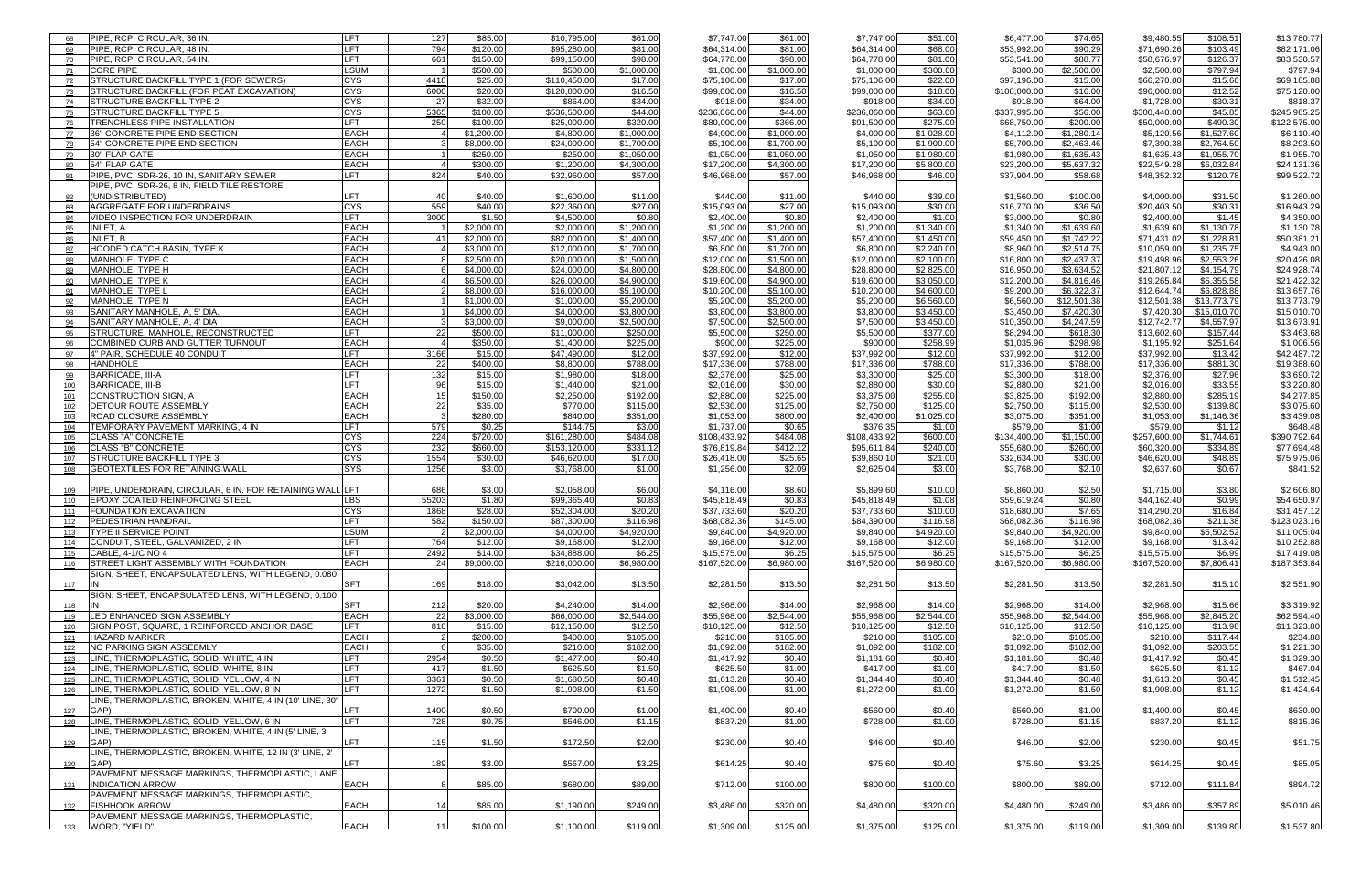|     | TRANSVERSE MARKINGS, THERMOPLASTIC, SHARKS                                             |              |                        |              |                    |              |                    |              |                    |              |                    |                |                    |             |                |
|-----|----------------------------------------------------------------------------------------|--------------|------------------------|--------------|--------------------|--------------|--------------------|--------------|--------------------|--------------|--------------------|----------------|--------------------|-------------|----------------|
| 135 | Ітеєтн. white                                                                          | FT.          | 198                    | \$8.00       | \$1,584.00         | \$7.95       | \$1.574.10         | \$6.00       | \$1,188.00         | \$6.00       | \$1,188.00         | \$7.95         | \$1,574.10         | \$6.71      | \$1,328.58     |
|     | RAISED PAVEMENT MARKER, 2-WAY, REFLECTIVE,                                             |              |                        |              |                    |              |                    |              |                    |              |                    |                |                    |             |                |
| 136 | <b>WHITE/RED</b>                                                                       | <b>EACH</b>  | 38                     | \$30.00      | \$1,140.00         | \$30.00      | \$1.140.00         | \$42.85      | \$1,628.30         | \$25.00      | \$950.00           | \$40.00        | \$1,520.00         | \$47.92     | \$1,820.96     |
| 137 | REMOVE EXISTING STRUCTURE                                                              | LS           |                        | \$40,000.00  | \$40,000.0         | \$138,699.00 | \$138,699.00       | \$118,699.00 | \$118,699.00       | \$20,000.00  | \$20,000.0         | \$49,655.00    | \$49,655.00        | \$5,155.19  | \$5,155.19     |
| 138 | TEMPORARY SEDIMENT CURTAIN                                                             | LFT          | 700                    | \$14.00      | \$9,800.00         | \$24.00      | \$16,800.00        | \$24.00      | \$16,800.00        | \$30.00      | \$21,000.00        | \$30.00        | \$21,000.00        | \$22.24     | \$15,568.00    |
| 139 | <b>EXCAVATION, WATERWAY</b>                                                            | <b>CYS</b>   | 1146                   | \$27.00      | \$30.942.00        | \$3.00       | \$3.438.00         | \$3.00       | \$3,438.00         | \$9.00       | \$10,314.00        | \$15.30        | \$17,533.80        | \$8.69      | \$9,958.74     |
| 140 | EXCAVATION, FOUNDATION                                                                 | <b>CYS</b>   | 736                    | \$20.00      | \$14,720.00        | \$70.18      | \$51,652.48        | \$70.18      | \$51,652.48        | \$14.00      | \$10,304.00        | \$50.00        | \$36,800.00        | \$16.44     | \$12,099.84    |
| 141 | COMPACTED AGGREGATE, NO. 53, BASE (BRIDGE)                                             | <b>CYS</b>   | 50                     | \$30.00      | \$1,500.00         | \$22.00      | \$1,100.00         | \$65.00      | \$3,250.00         | \$42.00      | \$2,100.00         | \$28.00        | \$1,400.00         | \$46.32     | \$2,316.00     |
| 142 | <b>GEOXTEXTILE</b>                                                                     | <b>SYS</b>   | 1761                   | \$4.00       | \$7,044.00         | \$1.00       | \$1,761.00         | \$1.85       | \$3,257.85         | \$3.00       | \$5,283.00         | \$2.50         | \$4,402.50         | \$0.67      | \$1,179.87     |
| 143 | <b>CLASS 1 RIPRAP</b>                                                                  | <b>TON</b>   | 239                    | \$46.50      | \$11.113.50        | \$36.00      | \$8,604.00         | \$71.90      | \$17,184.10        | \$50.00      | \$11,950.00        | \$55.00        | \$13,145.00        | \$59.23     | \$14,155.97    |
| 144 | <b>REVETMENT RIPRAP</b>                                                                | <b>TON</b>   | 344                    | \$38.00      | \$13,072.00        | \$23.00      | \$7,912.00         | \$31.06      | \$10,684.64        | \$24.00      | \$8,256.00         | \$25.00        | \$8,600.00         | \$23.88     | \$8,214.72     |
| 145 | <b>GEOGRID</b>                                                                         | <b>SYS</b>   | 42                     | \$25.00      | \$1,050.00         | \$6.00       | \$252.00           | \$10.00      | \$420.00           | \$4.50       | \$189.00           | \$8.60         | \$361.20           | \$3.99      | \$167.58       |
| 146 | UNIFORM RIPRAP, DUMPED, COMPACTED                                                      | <b>TON</b>   | 14                     | \$40.00      | \$560.0            | \$30.00      | \$420.00           | \$100.00     | \$1,400.00         | \$29.00      | \$406.00           | \$30.00        | \$420.00           | \$47.74     | \$668.36       |
| 147 | <b>GABION SACK, 20-INCH DIAMETER</b>                                                   | <b>LFT</b>   | 63                     | \$75.00      | \$4,725.00         | \$100.00     | \$6,300.00         | \$50.00      | \$3,150.00         | \$60.00      | \$3,780.00         | \$59.00        | \$3,717.00         | \$46.30     | \$2,916.90     |
| 148 | VEGETATED COIR LOG, 8-INCH DIAMETER                                                    | <b>LFT</b>   | 63                     | \$50.00      | \$3,150.00         | \$54.50      | \$3.433.50         | \$54.50      | \$3,433.50         | \$54.50      | \$3,433.50         | \$54.50        | \$3,433.50         | \$17.64     | \$1,111.32     |
| 149 | NATIVE VEGETATION SEEDING                                                              | <b>ISYS</b>  | 177                    | \$15.00      | \$2,655.00         | \$12.37      | \$2,189.49         | \$12.37      | \$2,189.49         | \$12.37      | \$2,189.49         | \$12.37        | \$2,189.49         | \$5.59      | \$989.43       |
| 150 | 6-INCH PCCP (PEDESTRIAN UNDERPASS)                                                     | <b>SYS</b>   | 171                    | \$50.00      | \$8,550.00         | \$71.51      | \$12,228.2         | \$71.51      | \$12,228.21        | \$42.02      | \$7,185.42         | \$55.00        | \$9,405.00         | \$100.66    | \$17,212.86    |
| 151 | <b>EPOXY COATED REINFORCING STEEL</b>                                                  | <b>LBS</b>   | 7651                   | \$1.40       | \$10.711.40        | \$0.83       | \$6,350.33         | \$0.83       | \$6,350.33         | \$1.08       | \$8,263.08         | \$0.80         | \$6,120.80         | \$1.03      | \$7,880.53     |
| 152 | PS-2 RAILING, MODIFIED                                                                 | LFT          | 395                    | \$150.00     | \$59,250.00        | \$97.13      | \$38,366.35        | \$120.00     | \$47,400.00        | \$101.06     | \$39,918.70        | \$97.13        | \$38,366.35        | \$122.81    | \$48,509.95    |
| 153 | CONCRETE RAILING, CLASS C                                                              | <b>CYS</b>   | 41                     | \$650.00     | \$26,715.00        | \$343.28     | \$14,108.8         | \$424.28     | \$17,437.91        | \$725.00     | \$29,797.50        | \$700.00       | \$28,770.00        | \$1,359.71  | \$55,884.08    |
| 154 | REINFORCED CONCRETE MOMENT SLAB                                                        | <b>SYS</b>   | 424                    | \$150.00     | \$63,600.00        | \$141.66     | \$60,063.84        | \$141.66     | \$60,063.84        | \$164.00     | \$69,536.00        | \$100.00       | \$42,400.00        | \$113.09    | \$47,950.16    |
| 155 | <b>TYPE D-1 CONTRACTION JOINT</b>                                                      | LFT          | 231                    | \$15.00      | \$3,465.0          | \$12.34      | \$2,850.54         | \$12.34      | \$2,850.54         | \$12.00      | \$2,772.00         | \$11.00        | \$2,541.00         | \$19.77     | \$4,566.87     |
| 156 | TREATED TIMBER PEDESTRIAN RAIL                                                         | <b>LFT</b>   | 250                    | \$15.00      | \$3,750.00         | \$84.00      | \$21,000.00        | \$82.00      | \$20,500.00        | \$84.00      | \$21,000.00        | \$82.00        | \$20,500.00        | \$93.95     | \$23,487.50    |
| 157 | <b>WINGWALLS</b>                                                                       | <b>SFT</b>   | 1883                   | \$124.00     | \$233,492.00       | \$73.35      | \$138,118.05       | \$77.35      | \$145,650.05       | \$80.00      | \$150,640.00       | \$80.00        | \$150,640.00       | \$85.95     | \$161,843.85   |
| 158 | END BENT DRAIN PIPE, 6 IN.                                                             | <b>LFT</b>   | 450                    | \$9.00       | \$4,050.00         | \$8.60       | \$3,870.00         | \$8.60       | \$3,870.00         | \$10.00      | \$4,500.00         | \$3.50         | \$1,575.00         | \$3.40      | \$1,530.00     |
| 159 | 12-INCH SLOTTED VANE DRAIN PIPE                                                        | LFT          | 28                     | \$150.00     | \$4,200.00         | \$59.00      | \$1,652.00         | \$161.85     | \$4,531.80         | \$120.00     | \$3,360.00         | \$150.00       | \$4,200.00         | \$146.60    | \$4,104.80     |
| 160 | 12-INCH PIPE, SDR-35 PVC SEWER PIPE                                                    | <b>LFT</b>   | 70                     | \$50.00      | \$3,500.00         | \$35.00      | \$2,450.00         | \$55.20      | \$3,864.00         | \$26.00      | \$1,820.00         | \$30.50        | \$2,135.00         | \$36.59     | \$2,561.30     |
| 161 | <b>12-INCH FLAP GATE</b>                                                               | <b>EACH</b>  | $\overline{2}$         | \$250.00     | \$500.00           | \$800.00     | \$1,600.00         | \$1,410.00   | \$2,820.00         | \$900.00     | \$1,800.00         | \$325.00       | \$650.00           | \$634.58    | \$1,269.16     |
| 162 | 14' SPAN X 9' RISE PRECAST THREE-SIDED REINFORCED<br>CONCRETE CURVED TOP DRAINAGE STR. | <b>FT</b>    | 110                    | \$2,400.00   | \$264,000.00       | \$1.273.00   | \$140.030.00       | \$1.273.00   | \$140.030.00       | \$1,500.00   | \$165,000.00       | \$1.750.00     | \$192,500.00       | \$1.658.69  | \$182.455.90   |
| 163 | HP 12 x 53 STEEL "H" PILES                                                             | <b>LFT</b>   | 3825                   | \$44.00      | \$168,300.0        | \$38.66      | \$147,874.50       | \$38.66      | \$147,874.50       | \$48.00      | \$183,600.00       | \$38.32        | \$146,574.00       | \$46.32     | \$177,174.00   |
| 164 | PILE TIP, HP 12 x 53, STEEL "H"                                                        | <b>EACH</b>  | 100                    | \$110.00     | \$11,000.00        | \$120.85     | \$12,085.00        | \$120.85     | \$12,085.00        | \$100.00     | \$10,000.00        | \$117.17       | \$11,717.00        | \$89.47     | \$8,947.00     |
|     |                                                                                        |              |                        |              |                    |              |                    |              |                    |              |                    |                |                    |             |                |
|     | 48' SPAN X 10' RISE PRECAST THREE-SIDED REINFORCED                                     |              |                        |              |                    |              |                    |              |                    |              |                    |                |                    |             |                |
| 165 | CONCRETE CURVED TOP DRAINAGE STR.                                                      | LFT.         | 220                    | \$7,600.00   | \$1,672,000.00     | \$5,137.76   | \$1,130,307.20     | \$5,137.76   | \$1,130,307.20     | \$3,725.00   | \$819,500.00       | \$8,000.00     | \$1,760,000.00     | \$5,635.00  | \$1,239,700.00 |
| 166 | <b>SURFACE SEAL</b>                                                                    | <b>LSUM</b>  |                        | \$7,500.00   | \$7,500.0          | \$17,000.00  | \$17,000.00        | \$5,500.00   | \$5,500.00         | \$40,000.00  | \$40,000.00        | \$2,700.00     | \$2,700.00         | \$12,973.41 | \$12,973.41    |
| 167 | <b>TUNNEL LUMINAIRES</b>                                                               | <b>LSUM</b>  |                        | \$1,000.00   | \$1,000.00         | \$6.932.00   | \$6,932.00         | \$6.932.00   | \$6.932.00         | \$6,932.00   | \$6,932.00         | \$6.932.00     | \$6,932.00         | \$7,752.73  | \$7,752.73     |
|     |                                                                                        |              |                        |              |                    |              |                    |              |                    |              |                    |                |                    |             |                |
|     | UZ                                                                                     |              |                        |              |                    | Total        |                    | Total        |                    | ITotal       |                    | lTotal         |                    | Total       |                |
|     |                                                                                        |              | <b>Estimated Total</b> |              | \$8,701,020.35 Bid |              | \$6,058,353.51 Bid |              | \$6,081,826.88 Bid |              | \$6,174,500.00 Bid |                | \$7,491,953.00 Bid |             | \$8,061,754.34 |
|     | + Alternate 1                                                                          | \$964,428.00 |                        | \$759,800.35 |                    | \$831,543.16 |                    | \$724,400.00 |                    | \$851,515.00 |                    | \$1,096,279.66 |                    |             |                |
|     |                                                                                        |              |                        |              |                    |              |                    |              |                    |              |                    |                |                    |             |                |
|     | +Alternate 2                                                                           |              | \$873,795.30           |              | \$582,799.74       |              | \$577,991.64       |              | \$638,700.00       |              | \$657,915.00       |                | \$685,524.10       |             |                |

**Total with Alternates**

\$10,539,243.65 \$7,400,953.59 \$7,491,361.67 \$7,537,600.00 \$9,001,383.00 \$9,843,558.09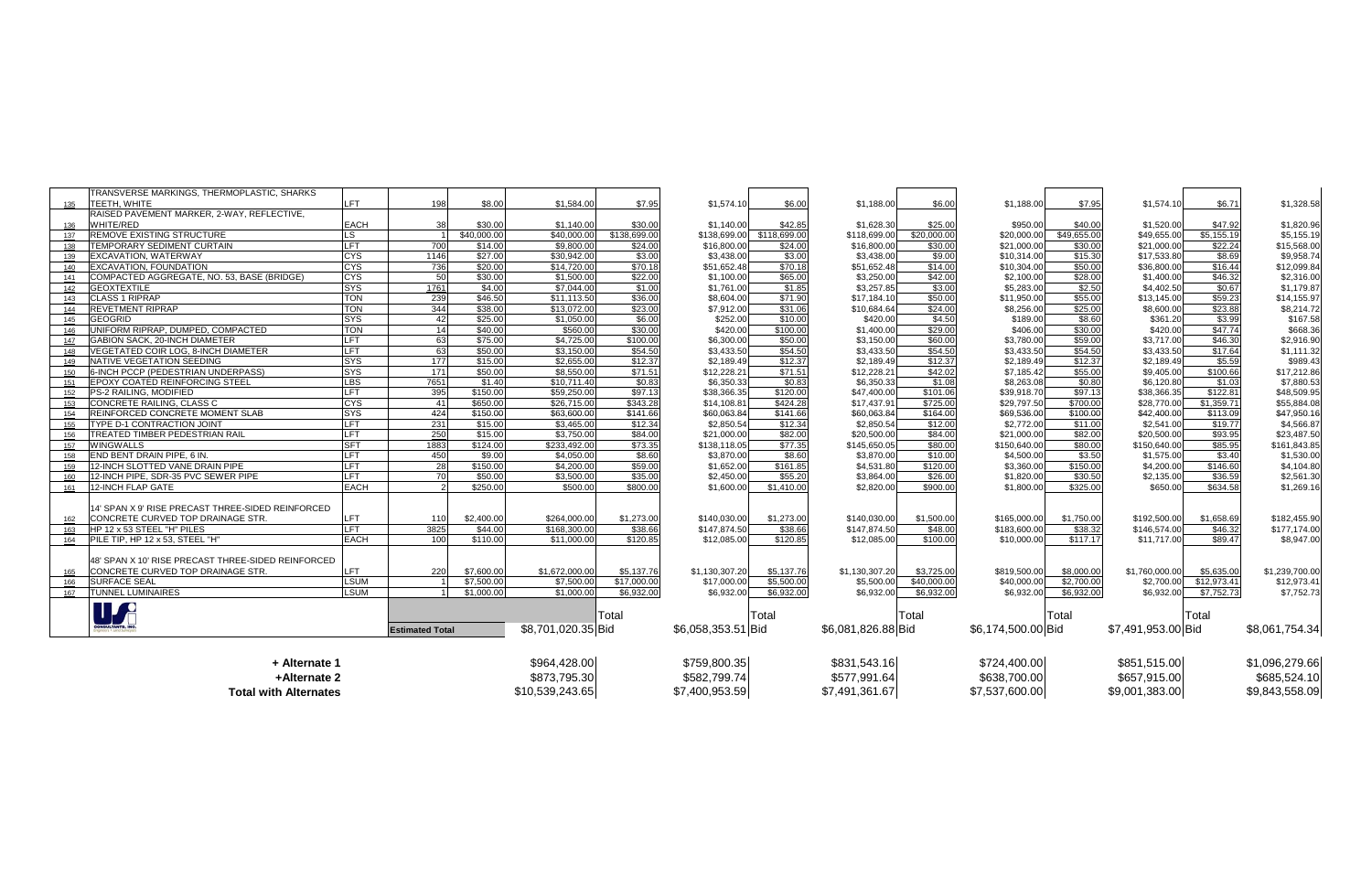## **Union Chapel Road Phase II**

| Engineer's Estimate - Alternate Bid No 1<br><b>UNIT</b> |                                                   |                          |                        |              |                       |                   | Gradex                |                   | E&B Paving            |                   | Calumet               | <b>Reith-Riley</b> |                       | <b>Sunesis</b>    |                       |
|---------------------------------------------------------|---------------------------------------------------|--------------------------|------------------------|--------------|-----------------------|-------------------|-----------------------|-------------------|-----------------------|-------------------|-----------------------|--------------------|-----------------------|-------------------|-----------------------|
| <b>ITEM NO.</b>                                         | <b>DESCRIPTION</b>                                | <b>UNIT</b>              | <b>QUANTITY</b>        | <b>PRICE</b> | <b>EXTENDED PRICE</b> | <b>Unit Price</b> | <b>Extended Price</b> | <b>Unit Price</b> | <b>Extended Price</b> | <b>Unit Price</b> | <b>Extended Price</b> | <b>Unit Price</b>  | <b>Extended Price</b> | <b>Unit Price</b> | <b>Extended Price</b> |
| $\overline{1}$                                          | <b>CONSTRUCTION ENGINEERING</b>                   | LS.                      |                        | \$10,000.00  | \$10,000.00           | \$8,000.00        | \$8,000.0             | \$5,240.00        | \$5,240.00            | \$3,000.00        | \$3,000.00            | \$6,000.00         | \$6,000.00            | \$2.933.22        | \$2,933.22            |
| $\overline{2}$                                          | <b>MOBILIZATION AND DEMOBILIZATION</b>            | LS.                      |                        | \$42,000.00  | \$42,000.00           | \$37,900.00       | \$37,900.0            | \$54,834.00       | \$54,834.00           | \$2,500.00        | \$2,500.00            | \$42,500.00        | \$42,500.00           | \$48,318.75       | \$48,318.7            |
|                                                         | <b>CLEARING RIGHT OF WAY</b>                      | <b>LS</b>                |                        | \$10,000.00  | \$10,000.00           | \$28,000.00       | \$28,000.0            | \$16,100.00       | \$16,100.0            | \$7,000.00        | \$7,000.00            | \$3,000.00         | \$3,000.0             | \$33,715.12       | \$33,715.12           |
|                                                         | <b>MAINTAINING TRAFFIC</b>                        | LS.                      |                        | \$5,000.00   | \$5,000.00            | \$25,000.00       | \$25,000.00           | \$4,000.00        | \$4,000.0             | \$1,000.00        | \$1,000.00            | \$3,005.14         | \$3,005.1             | \$2,178.17        | \$2,178.1             |
|                                                         | <b>EXCAVATION, COMMON</b>                         | <b>CYS</b>               | 5517                   | \$8.00       | \$44,136.00           | \$3.60            | \$19,861.20           | \$3.60            | \$19,861.20           | \$5.60            | \$30,895.20           | \$14.00            | \$77,238.00           | \$8.03            | \$44,301.5            |
|                                                         | EXCAVATION, FOUNDATION                            | <b>CYS</b>               | 1.365                  | \$20.00      | \$27,300.00           | \$16.22           | \$22,140.30           | \$16.22           | \$22,140.30           | \$12.50           | \$17,062.50           | \$4.25             | \$5,801.25            | \$12.61           | \$17,212.6            |
|                                                         | COMPACTED AGGREGATE, NO. 53, BASE                 | <b>TONS</b>              | 269                    | \$20.00      | \$5,380.00            | \$15.00           | \$4,035.00            | \$15.00           | \$4,035.0             | \$15.00           | \$4,035.00            | \$30.00            | \$8,070.00            | \$18.94           | \$5,094.80            |
|                                                         | STRUCTURE BACKFILL TYPE 1                         | <b>CYS</b>               | 1,994                  | \$25.00      | \$49,850.00           | \$17.00           | \$33,898.00           | \$17.00           | \$33,898.0            | \$21.00           | \$41,874.00           | \$18.68            | \$37,247.92           | \$15.73           | \$31,365.62           |
|                                                         | <b>STRUCTURE BACKFILL TYPE 3</b>                  | <b>CYS</b>               | 1680                   | \$30.00      | \$50,400.00           | \$17.00           | \$28,560.00           | \$25.65           | \$43,092.0            | \$20.00           | \$33,600.00           | \$22.50            | \$37,800.00           | \$53.30           | \$89,544.00           |
| 10 <sup>°</sup>                                         | STRUCTURE BACKFILL TYPE 5                         | <b>CYS</b>               | 837                    | \$100.00     | \$83,700.00           | \$44.00           | \$36,828.00           | \$44.00           | \$36,828.0            | \$66.00           | \$55,242.00           | \$70.00            | \$58,590.00           | \$46.08           | \$38,568.9            |
| 11                                                      | HMA SURFACE TYPE B 12.5 mm                        | <b>TONS</b>              | 14                     | \$70.00      | \$980.00              | \$100.00          | \$1,400.00            | \$100.00          | \$1,400.00            | \$105.00          | \$1,470.00            | \$118.00           | \$1,652.00            | \$112.38          | \$1,573.32            |
| 12                                                      | <b>B BORROW</b>                                   | <b>CYS</b>               | 1106                   | \$12.00      | \$13,272.00           | \$17.00           | \$18,802.00           | \$25.74           | \$28,468.44           | \$20.00           | \$22,120.00           | \$23.40            | \$25,880.40           | \$27.05           | \$29,917.30           |
| 13 <sup>13</sup>                                        | PCCP FOR PATH, 6 IN                               | <b>SYS</b>               | 724                    | \$50.00      | \$36,200.00           | \$36.00           | \$26,064.00           | \$50.00           | \$36,200.0            | \$38.52           | \$27,888.48           | \$45.00            | \$32,580.00           | \$61.15           | \$44,272.6            |
| 14                                                      | <b>BITUMINOUS PATCHING</b>                        | <b>SYS</b>               | 76                     | \$150.00     | \$11,400.00           | \$67.00           | \$5,092.00            | \$67.00           | \$5,092.0             | \$45.00           | \$3,420.00            | \$50.00            | \$3,800.00            | \$75.30           | \$5,722.80            |
| 15                                                      | <b>GEOTEXTILE</b>                                 | <b>SYS</b>               | 500                    | \$3.50       | \$1,750.00            | \$1.30            | \$650.00              | \$2.00            | \$1,000.0             | \$3.00            | \$1,500.00            | \$2.20             | \$1,100.00            | \$2.38            | \$1,190.0             |
| 16                                                      | <b>LEVELING PAD</b>                               | LFT                      | 417.5                  | \$12.00      | \$5,010.00            | \$27.15           | \$11,335.1            | \$27.15           | \$11,335.1            | \$36.00           | \$15,030.00           | \$200.00           | \$83,500.00           | \$60.28           | \$25,166.90           |
| 17                                                      | <b>CONCRETE FACE PANEL</b>                        | <b>SF</b>                | 4963                   | \$20.00      | \$99,260.00           | \$17.90           | \$88,837.7            | \$21.90           | \$108,689.7           | \$18.00           | \$89,334.00           | \$14.25            | \$70,722.75           | \$16.53           | \$82,038.39           |
| 18                                                      | <b>WALL ERECTION</b>                              | <b>SF</b>                | 4963                   | \$12.00      | \$59,556.00           | \$13.78           | \$68,390.1            | \$13.78           | \$68,390.1            | \$9.00            | \$44,667.00           | \$6.60             | \$32,755.80           | \$13.68           | \$67,893.84           |
| 19                                                      | END BENT DRAIN PIPE, 6 IN.                        | <b>LFT</b>               | $\overline{200}$       | \$9.00       | \$1,800.00            | \$9.00            | \$1,800.00            | \$9.00            | \$1,800.0             | \$10.00           | \$2,000.00            | \$3.40             | \$680.00              | \$3.40            | \$680.00              |
|                                                         | 14' SPAN X 10' RISE PRECAST THREE-SIDE REINFORCED |                          |                        |              |                       |                   |                       |                   |                       |                   |                       |                    |                       |                   |                       |
| 20                                                      | CONCRETE DRAINAGE STRUCTURE                       | LFT.                     | 100                    | \$2,400.00   | \$240,000.00          | \$1,482.46        | \$148,246.0           | \$1,482.46        | \$148,246.0           | \$1,500.00        | \$150,000.00          | \$1,660.00         | \$166,000.00          | \$2,342.35        | \$234,235.00          |
| 21                                                      | <b>PEDESTRIAN HANDRAIL</b>                        | <b>LFT</b>               | 443.5                  | \$150.00     | \$66,525.00           | \$116.98          | \$51,880.6            | \$198.00          | \$87,813.00           | \$116.98          | \$51,880.63           | \$116.98           | \$51,880.63           | \$222.52          | \$98,687.62           |
| 22                                                      | MULCHED SEEDING, U                                | <b>SYS</b>               | 2,000                  | \$0.40       | \$800.00              | \$0.36            | \$720.00              | \$0.36            | \$720.00              | \$0.36            | \$720.00              | \$0.36             | \$720.00              | \$0.56            | \$1,120.00            |
| 23                                                      | PIPE, UNDERDRAIN, CIRCULAR, 6 IN.                 | LFT                      | 203                    | \$3.00       | \$609.00              | \$5.25            | \$1,065.7             | \$5.25            | \$1,065.75            | \$8.00            | \$1,624.00            | \$9.00             | \$1,827.00            | \$6.94            | \$1,408.8             |
| 24                                                      | <b>AGGREGATE FOR UNDERDRAINS</b>                  | <b>CYS</b>               | $\overline{25}$        | \$40.00      | \$1,000.00            | \$27.00           | \$675.0               | \$27.00           | \$675.0               | \$38.00           | \$950.00              | \$38.00            | \$950.0               | \$30.46           | \$761.50              |
| 25                                                      | 12-INCH SLOTTED VANE DRAIN PIPE                   | <b>LFT</b>               | 128                    | \$150.00     | \$19,200.00           | \$54.00           | \$6,912.00            | \$54.00           | \$6,912.00            | \$89.00           | \$11,392.00           | \$150.00           | \$19,200.00           | \$79.34           | \$10,155.52           |
| 26                                                      | 12-INCH PIPE, SDR-35 PVC SEWER PIPE               | <b>LFT</b>               | $\overline{121}$       | \$50.00      | \$6,050.00            | \$39.00           | \$4,719.00            | \$39.00           | \$4,719.00            | \$27.00           | \$3,267.00            | \$32.00            | \$3,872.00            | \$33.49           | \$4,052.29            |
| 27                                                      | MANHOLE TYPE C                                    | <b>EACH</b>              | $\overline{7}$         | \$2,500.00   | \$17,500.00           | \$1,500.00        | \$10,500.0            | \$1,500.00        | \$10,500.0            | \$3,100.00        | \$21,700.00           | \$2,437.37         | \$17,061.59           | \$3,116.82        | \$21,817.74           |
| 28                                                      | <b>INLET TYPE A</b>                               | <b>EACH</b>              |                        | \$2,000.00   | \$2,000.00            | \$1,200.00        | \$1,200.00            | \$1,200.00        | \$1,200.0             | \$1,313.69        | \$1,313.69            | \$1,639.60         | \$1,639.60            | \$1,171.38        | \$1,171.38            |
| 29                                                      | PIPE, RCP, CIRCULAR, 12 IN.                       | <b>LFT</b>               | 316                    | \$30.00      | \$9,480.00            | \$44.00           | \$13,904.00           | \$44.00           | \$13,904.0            | \$50.00           | \$15,800.00           | \$30.09            | \$9.508.4             | \$125.73          | \$39,730.68           |
| $30^{\circ}$                                            | PIPE, RCP, CIRCULAR, 15 IN.                       | <b>LFT</b>               | 350                    | \$35.00      | \$12,250.00           | \$49.00           | \$17,150.00           | \$49.00           | \$17,150.00           | \$62.00           | \$21,700.00           | \$45.44            | \$15,904.00           | \$128.35          | \$44,922.50           |
| 31                                                      | PIPE, RCP, CIRCULAR, 18 IN.                       | <b>LFT</b>               | 375                    | \$40.00      | \$15,000.00           | \$55.00           | \$20,625.00           | \$55.00           | \$20,625.0            | \$66.00           | \$24,750.00           | \$38.69            | \$14,508.75           | \$126.82          | \$47,557.50           |
| 32                                                      | STRUCTURE, MANHOLE, RECONSTRUCTED                 | <b>LFT</b>               | 2.5                    | \$500.00     | \$1,250.00            | \$300.00          | \$750.00              | \$300.00          | \$750.00              | \$370.00          | \$925.00              | \$664.09           | \$1,660.23            | \$860.11          | \$2,150.28            |
| 33                                                      | <b>ADA SIGN ASSEMBLY</b>                          | <b>EACH</b>              | 2.0                    | \$35.00      | \$70.00               | \$185.00          | \$370.00              | \$185.00          | \$370.0               | \$125.00          | \$250.00              | \$185.00           | \$370.00              | \$268.60          | \$537.20              |
| 34                                                      | <b>TUNNEL LUMINAIRE</b>                           | <b>LSUM</b>              |                        | \$10,000.00  | \$10,000.00           | \$6,220.00        | \$6,220.00            | \$6,220.00        | \$6,220.0             | \$6,220.00        | \$6,220.00            | \$6,220.00         | \$6,220.00            | \$6,990.26        | \$6,990.20            |
| 35                                                      | <b>HANDHOLE</b>                                   | <b>EACH</b>              |                        | \$400.00     | \$400.00              | \$788.00          | \$788.00              | \$788.00          | \$788.0               | \$788.00          | \$788.00              | \$788.00           | \$788.00              | \$885.58          | \$885.58              |
| 36                                                      | <b>TYPE II SERVICE POINT</b>                      | <b>LSUM</b>              | $\overline{1}$         | \$2,000.00   | \$2,000.00            | \$5,344.00        | \$5,344.00            | \$5,344.00        | \$5,344.0             | \$5,344.00        | \$5,344.00            | \$5,344.00         | \$5,344.00            | \$6,005.78        | \$6,005.78            |
| 37                                                      | CONDUIT, STEEL, GALVANIZED, 2 IN                  | <b>LFT</b><br><b>LFT</b> | 100<br>150             | \$12.00      | \$1,200.00            | \$12.00<br>\$6.25 | \$1,200.00            | \$12.00           | \$1,200.00            | \$12.00           | \$1,200.00            | \$12.00            | \$1,200.00            | \$13.49           | \$1,349.00            |
| 38                                                      | CABLE, 4-1/C NO 4                                 |                          |                        | \$14.00      | \$2.100.0             |                   | \$937.50              | \$6.25            | \$937.50              | \$6.25            | \$937.50              | \$6.25             | \$937.50              | \$7.02            | \$1,053.00            |
|                                                         |                                                   |                          |                        |              |                       | Total             |                       | Total             |                       | Total             |                       | Total              |                       | Total             |                       |
|                                                         |                                                   |                          |                        |              |                       |                   |                       |                   |                       |                   | \$724,400.00 Bid      |                    |                       |                   |                       |
|                                                         |                                                   |                          | <b>Estimated Total</b> |              | \$964,428.00 Bid      |                   | \$759,800.35 Bid      |                   | \$831,543.16 Bid      |                   |                       |                    | \$851,515.00 Bid      |                   | \$1,096,279.66        |